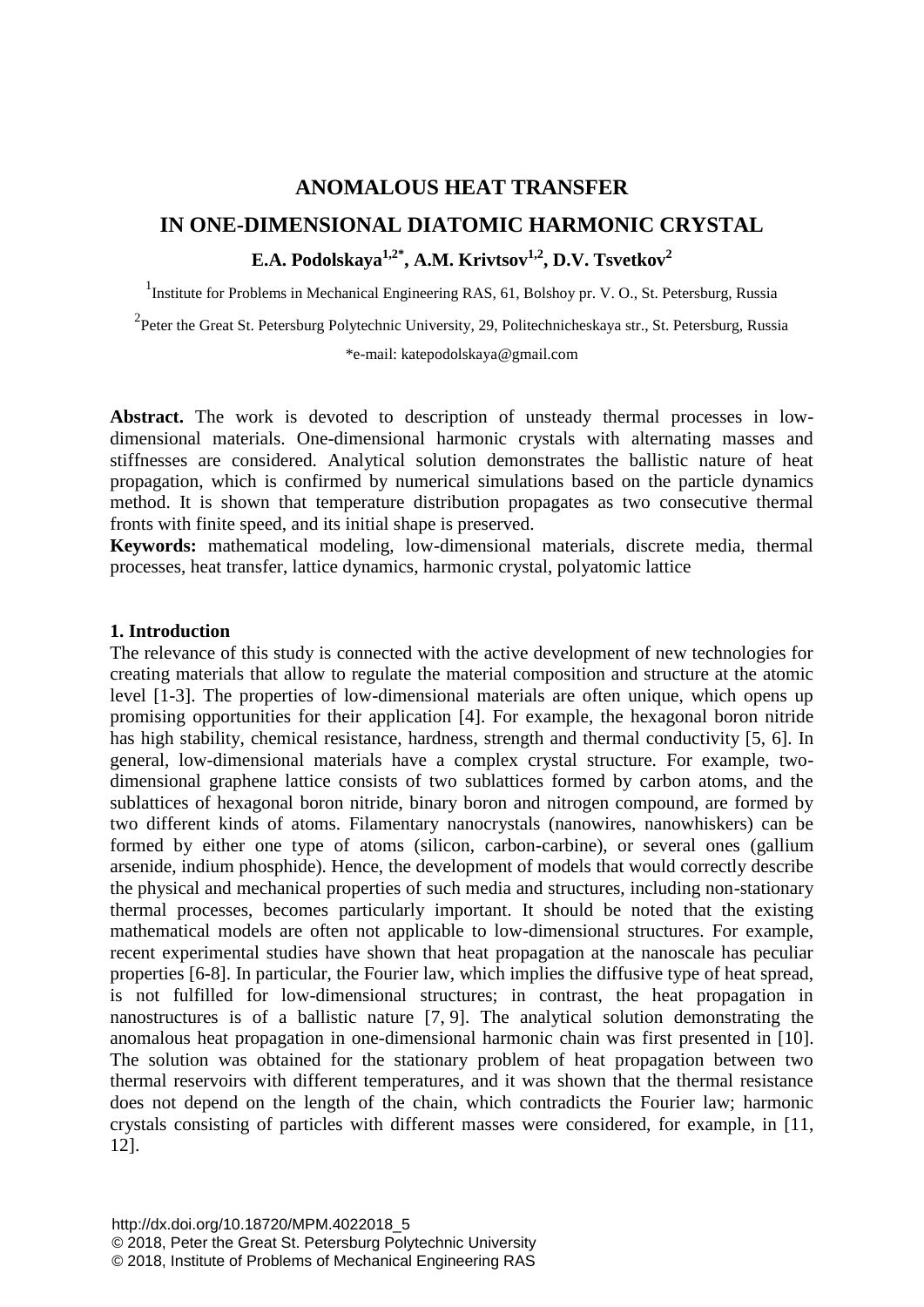Anomalous heat transfer in one-dimensional diatomic harmonic crystal 173

In recent works [13-17], a method that allows analytical description of thermal processes in harmonic crystals has been developed. This paper is devoted to application of this method to one-dimensional harmonic crystals with alternating masses and stiffnesses. The object of investigation is a harmonic crystal, which is a crystal lattice consisting of material points interacting via linearized forces. The principle of separation of fast and slow thermal processes is applied. Characteristic time for a fast process is of order of several periods of atomic vibrations. Fast motions refer to fluctuations in the kinetic temperature associated with the partial transfer of the kinetic energy to thermal energy; in polyatomic crystals, it is accompanied by the redistribution of kinetic energy over the unit cell's degrees of freedom. Characteristic time for a slow process is much larger than a period of atomic vibrations [18, 19]; heat transport, i.e. time evolution of the spatial distribution of kinetic temperature, is a slow process. In this paper, analytical solutions are given for two unsteady heat transfer problems: (i) cold and hot half space contact and (ii) propagation of an initially rectangular thermal perturbation. Analytical results are verified by numerical simulation based on the particle dynamics method.

#### **2. Problem statement**



**Fig. 1.** One-dimensional harmonic crystal with alternating masses

**Lattice dynamics equations. Initial conditions.** Particle dynamics equations for an infinite one-dimensional harmonic crystal with alternating masses (Fig. 1) have the form:  $\ddot{u}_{p,1} = \omega_1^2 (u_{p-1,2} - 2u_{p,1} + u_{p,2}), \quad \ddot{u}_{p,2} = \omega_2^2 (u_{p,1} - 2u_{p,2} + u_{p+1,1}).$ (1)

Here  $u_{p,1}$  and  $u_{p,2}$  are displacements of the particles with masses  $M_1$  and  $M_2$  which belong to the pth unit cell;  $c$  is the bond stiffness, and the respective frequencies are  $\omega_1 = |c|$  $\mathcal{M}_1$  and  $\omega_2 = \sqrt{c}$  $\sqrt{M_2}$ . Following [20], we introduce the equilibrium interparticle distances: d is the one inside the unit cell, and  $a - d$  is the distance between the neighboring particles from different cells. Hence, the so-called length of the unit cell is equal to  $a$ . Consequently, for the case of  $\omega_1 = \omega_2$  the system yields to one-dimensional harmonic chain with the unit cell length equal to  $a_{/2}$ .

In order to reduce the number of unknowns, let us introduce a parameter  $\alpha \in (0, \infty)$ :

$$
M_1 = \alpha M, \quad M_2 = M/\alpha \quad \Rightarrow \quad \omega_1 = \omega \sqrt{1/\alpha}, \quad \omega_2 = \omega \sqrt{\alpha}.
$$
 (2)

Taking the symmetry of its definition (2) into account, we can restrict ourselves to  $\alpha \in (0.1)$ .

The initial conditions are written as follows

 $u_{p,1}|_{t=0} = 0$ ,  $u_{p,2}|_{t=0} = 0$ ,  $\dot{u}_{p,1}|_{t=0} = v_{p,1}$ ,  $\dot{u}_{p,2}|_{t=0} = v_{p,2}$ , (3)

where  $v_{p,i}$  are random velocities with zero mean, i.e. their mathematical expectations are equal to zero. Such initial conditions are used, for instance, to model an ultrashort laser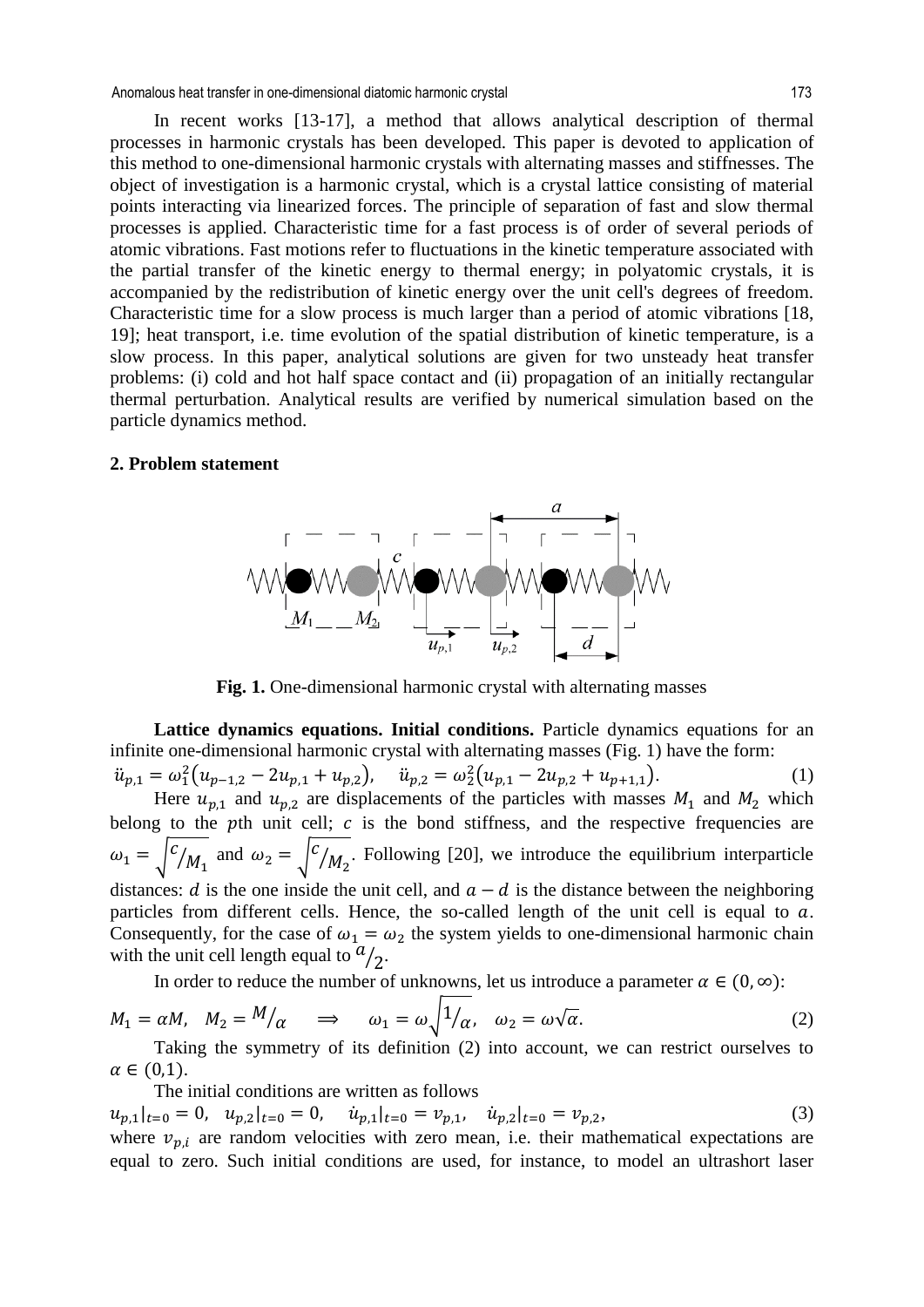impact [21, 22]. Note, that the solution of the resulting system (1)-(3) will be a set of random values.

**Dispersion relation.** Let us seek the solution of (1)-(2) in the wave form with frequency  $\Omega$  and one-dimensional wave vector  $K$ :

$$
u_{p,1} = C_1 e^{-I(\Omega t + Kpa)}, \quad u_{p,2} = C_2 e^{-I(\Omega t + Kpa)}.
$$
  
Hence, the dispersion relation is determined as (4)

$$
\Omega_{1,2}^2 = \omega^2 \left[ \left( \alpha + \frac{1}{\alpha} \right) \pm \sqrt{\alpha^2 + \frac{1}{\alpha^2} + 2 \cos Ka} \right].
$$
 (5)



**Fig. 2.** Dispersion curves for one-dimensional diatomic harmonic crystals with various mass ratios  $0 < \alpha < 1$ . Black line ( $\alpha = 1$ ) corresponds to the one-dimensional harmonic chain

Figure 2 shows the branches of dispersion relation for one-dimensional diatomic harmonic crystal at different values of the parameter  $\alpha \in (0,1)$ . For example, the curves for  $\alpha = 0.8$  correspond to the mass ratio for the two-dimensional hexagonal boron nitride (the exact value is 0.772), which possesses unique physical and mechanical properties [5, 6].

If the masses differ slightly, i.e.  $\alpha \to 1$ , optic and acoustic branches  $\Omega_1$  and  $\Omega_2$  merge. Consequently, we obtain two dispersion curves for monoatomic chain, shifted by  $2\pi$  along the horizontal axis relative to each other. The appearance of the two curves is due to the change in the translational symmetry; in this case we still solve the system (1) of the two equations for two neighboring particles.

Differentiation of (5) with respect to the wave vector leads to the following representation of group velocities

$$
c_{g_{1,2}} = \frac{d\Omega_{1,2}}{dK} = \mp sign(Ka) \left( a\omega^2 \sin Ka \left( \frac{2\Omega_{1,2}\sqrt{\alpha^2 + 1/\alpha^2 + 2\cos Ka}} \right) \right). \tag{6}
$$

Note, that the dispersion curves (Fig. 2) will look the same for the system with alternating stiffnesses provided that the ratio of its parameters is kept  $\frac{\omega_2}{\omega_1} = \alpha$ .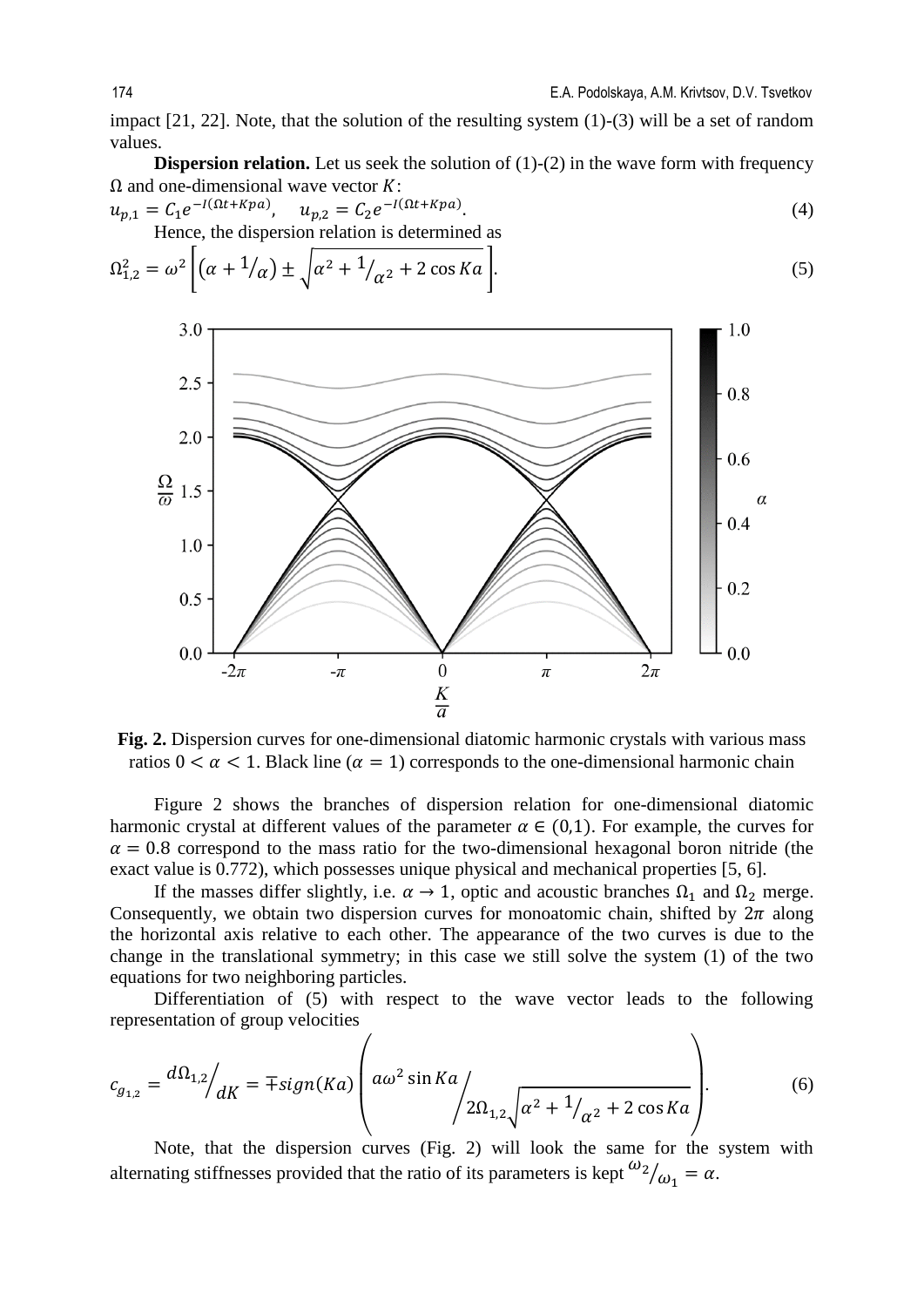Anomalous heat transfer in one-dimensional diatomic harmonic crystal 175

### **3. Heat propagation**

**Kinetic temperature.** Let us now follow [13-17] and consider the transfer from the stochastic problem for particle displacements (1)-(3) to closed deterministic one for the statistical characteristics of pairs of particles.

First, we introduce a spatial coordinate  $x = pa$ , which is one of the convenient ways to identify a pth unit cell. Then, we introduce the kinetic temperature  $T(x, t)$  proportional to the sum of the kinetic energies of the particles in the unit cell:

$$
k_B T(x,t) = \frac{1}{2} \left( M_1 \langle \dot{u}_{p,1}^2 \rangle + M_2 \langle \dot{u}_{p,2}^2 \rangle \right),\tag{7}
$$

where  $k_B$  is Boltzmann constant, and brackets  $\langle ... \rangle$  denote mathematical expectation. Consequently, the velocities  $v_{p,i}$  (see initial conditions (3)) are the random velocities with the  $2k_BT_0$ 

variance 
$$
\langle v_{p,i}^2 \rangle = \frac{2R_B I_0(x)}{M_i}
$$
, where  $T_0(x) = T(x, 0)$ .

Thus, the conditions (3) mean that at the initial time, the particles have random velocities corresponding to a certain temperature field. This field correlates with the initial kinetic temperature of the system, while the potential energy is initially zero. This, in turn, means that, according to the virial theorem [13, 16, 23], after a certain period of time, the kinetic and potential energies will equilibrate. Characteristic time of this process is of order of several periods of atomic vibrations, and it is referred to as fast process. Also, at such times the kinetic energy is redistributed over the degrees of freedom inside the unit cell [17]. On the contrary, heat transport is a slow process, for which the characteristic time is much larger.

It has been demonstrated that the propagation of the thermal perturbation  $T_0(x)$  in a monoatomic chain is described by the formula [16]:

$$
T(x,t) = T_F + T_S
$$
  
\n
$$
T_F = \frac{T_0(x)}{4\pi} \int_{-\pi}^{\pi} \cos 2\Omega t d(Ka)
$$
\n(8)

$$
T_S = \frac{1}{8\pi} \int_{-\pi}^{\pi} [T_0(x + c_g(Ka)t) + T_0(x - c_g(Ka)t)]d(Ka)
$$
  
where  $Q$  is frequency determined by the dispersion

where  $\Omega$  is frequency, determined by the dispersion relation, K is one-dimensional wave vector, and  $c_g$  is group velocity. At large times fast processes  $T_F$  vanish, and temperature field is a superposition of thermal waves travelling with the speed  $c_q$  and having the shape of the initial perturbation  $T_0(x)$ .

Analysis of fast processes for one-dimensional diatomic crystal is given in [17]. Specifically, it is demonstrated that the solution oscillates around the half of the initial temperature  $T_0$ , and its amplitude decays as  $\frac{1}{\sqrt{t}}$ . At larger times when fast processes are negligible, formulae (8) for polyatomic chain can be rewritten

$$
T(x,t) \approx T_S = \frac{1}{8\pi N} \int_{-\pi}^{\pi} \sum_{j=1}^{N} \left[ T_0 \left( x + c_{g_j}(Ka)t \right) + T_0 \left( x - c_{g_j}(Ka)t \right) \right] d(Ka), \tag{9}
$$

where N is the number of atoms in the unit cell; for diatomic chain  $N = 2$ ;  $c_{a_i}$  are the respective group velocities (6). Further, several solutions will be constructed and compared with the results of numerical simulation using the particle dynamics method. Formula (9) means that the heat propagation has ballistic character, which differs from the Fourier law. In the case of  $N = 1$ , formula (9) was derived for scalar lattices [16].

**Cold and hot half space contact.** Let the initial thermal perturbation have the form of a Heaviside function:

$$
T_0(x,0) = T_0H(x), \quad \dot{T}(x,0) = 0,
$$
\n(10)

where  $T_0$  is the temperature of  $x > 0$  half-space before kinetic and potential energy equilibrate. Then, for the considered diatomic system, formula (9) yields to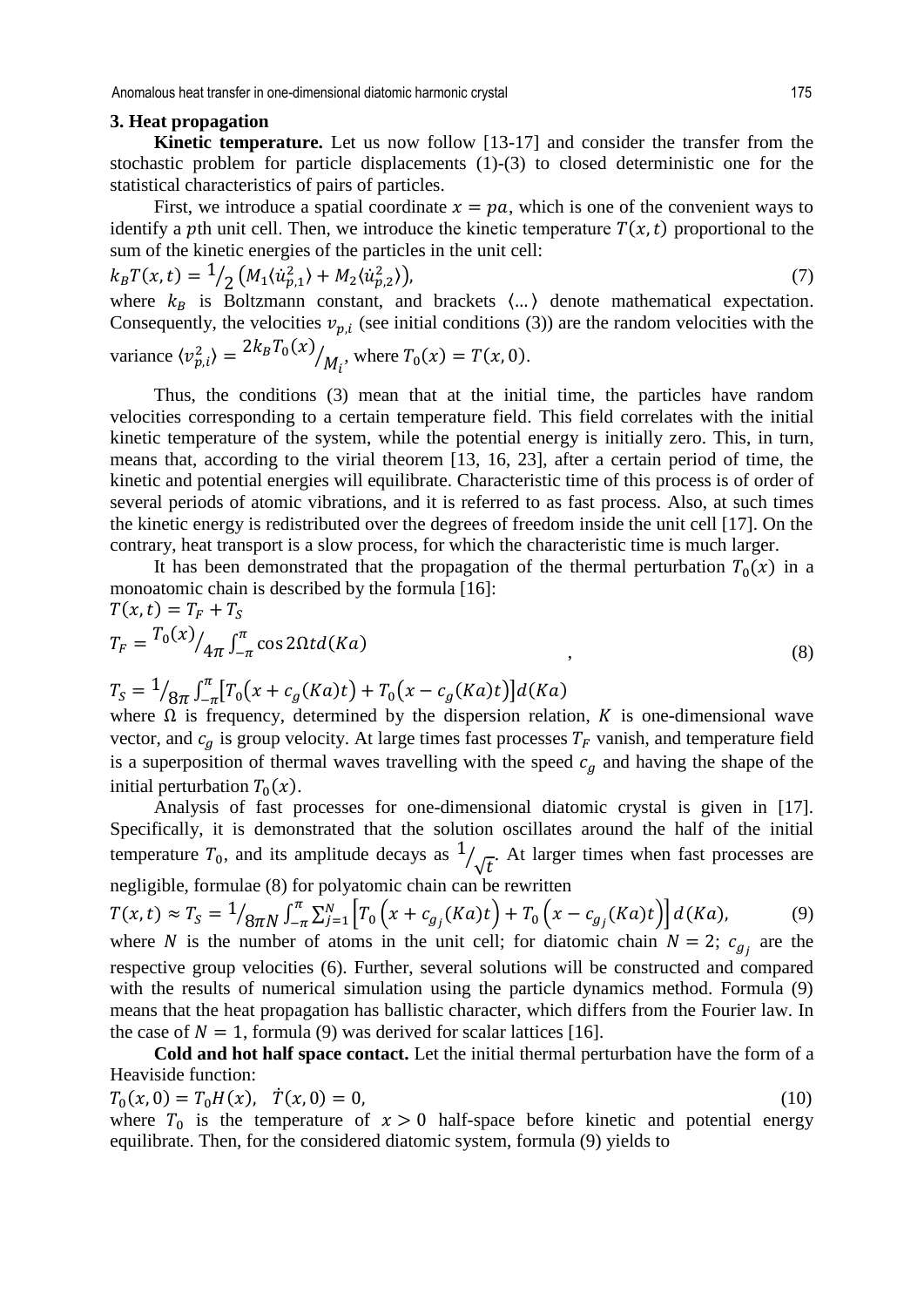$$
T(x,t) = {}^{T_{0}}/{}_{8\pi} \int_{-\pi}^{\pi} [H(x + c_{g_{1}}(Ka)t) + H(x - c_{g_{1}}(Ka)t) + H(x + c_{g_{2}}(Ka)t) + H(x - c_{g_{2}}(Ka)t)]d(Ka).
$$
\nTaking into account, that  $H(x) = H(\lambda x)$  we finally obtain

\n
$$
T(x/t) = {}^{T_{0}}/{}_{8\pi} \int_{-\pi}^{\pi} [H(x/t + c_{g_{1}}(Ka)) + H(x/t - c_{g_{1}}(Ka)) + H(x/t + c_{g_{2}}(Ka)) + H(x/t - c_{g_{2}}(Ka))]d(Ka).
$$
\n(12)



**Fig. 3.** Propagation of a Heaviside function in one-dimensional diatomic chain with different mass ratios  $0 < \alpha < 1$ 

Figure 3 shows the result of integration of (12) for different values of the parameter  $\alpha \in (0,1)$ . For  $\alpha \neq 0$  and  $\alpha \neq 1$  there are two thermal fronts travelling with finite speeds [16], i.e. maximum values of group velocities  $c_{a}$ , and  $c_{a}$ , respectively (6). Note, that  $c_{a}^{max}$ , corresponding to the acoustic branch, is always larger than  $c_{q_1}^{max}$ .

If  $\alpha \rightarrow 1$ , the two fronts merge and the solution coincides with the solution for the monatomic chain with the unit cell length equal to  $a_{/2}$  [13]:

$$
T(x/t) = \begin{cases} T_0 / 2 - T_0 / 2\pi \arccos(2x / a_{\omega t}), & 0 \le x \le a_{\omega t} / 2\\ T_0 / 2, & x > a_{\omega t} / 2 \end{cases}
$$
(13)

To verify the obtained solution (12), a numerical simulation based on the particle dynamics method was carried out. A sample consisting of 1000 particles was considered, for which equations (1) were solved with initial conditions:

$$
u_{p,1}|_{t=0} = 0, \quad u_{p,2}|_{t=0} = 0, \quad \begin{cases} \dot{u}_{p,1}|_{t=0} = v_{p,1}, & \dot{u}_{p,2}|_{t=0} = v_{p,2}, \quad p \ge 0\\ \dot{u}_{p,1}|_{t=0} = 0, & \dot{u}_{p,2}|_{t=0} = 0, \quad p < 0 \end{cases} \tag{14}
$$

and periodic boundary conditions. The kinetic temperature was calculated using formula (7), where the mathematical expectation was approximated by averaging over 20 realizations with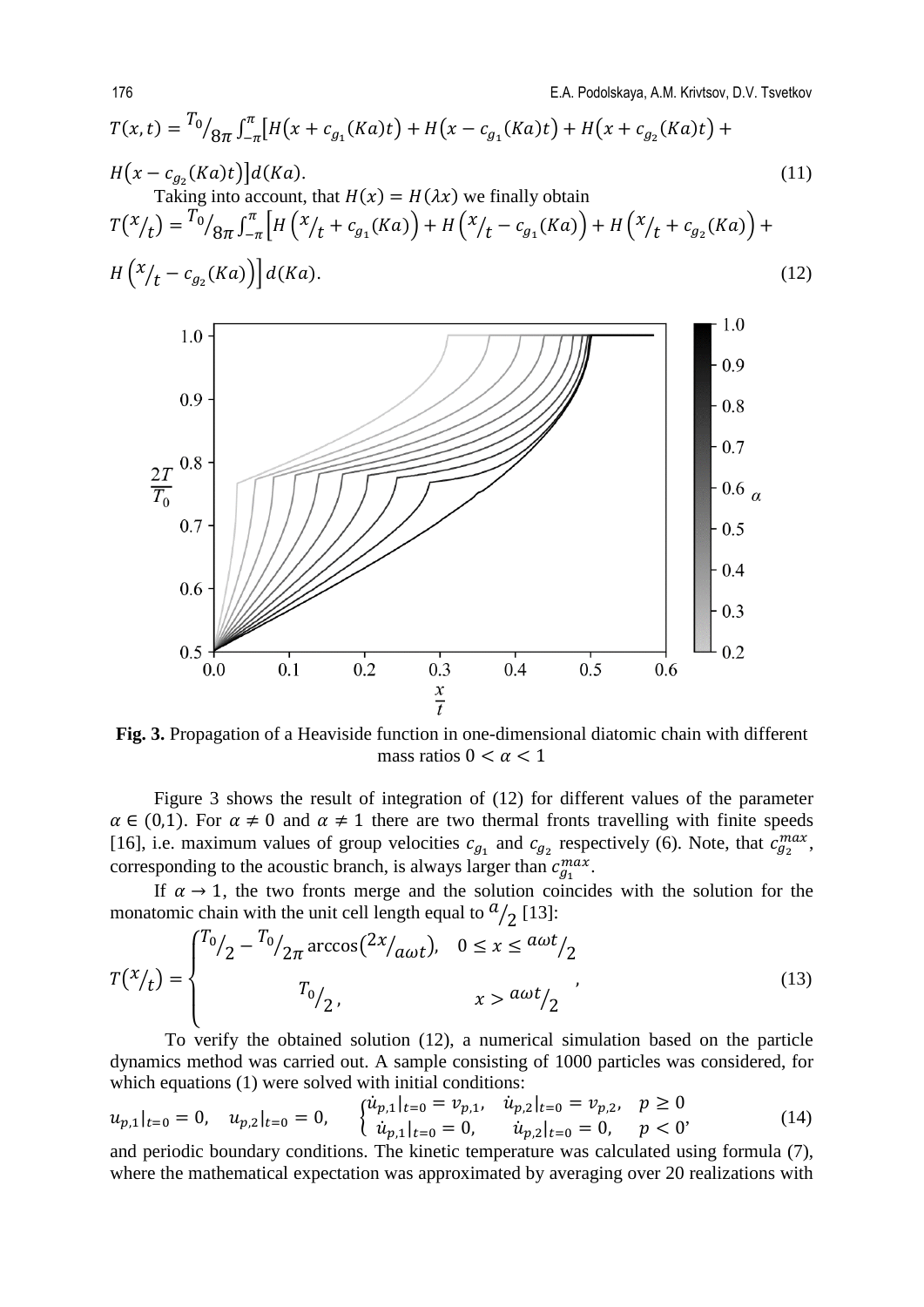various random initial conditions. Comparison of the analytical solution (12) with the numerical solution has shown a good agreement up to small thermal oscillations near  $x \approx 0$ .

**Propagation of rectangular thermal perturbation.** For further analysis of the limiting cases when  $\alpha \to 0$  and  $\alpha \to 1$ , let us consider the following initial temperature distribution  $T_0(x, 0) = T_0(H(x + l) - H(x - l)), \quad \dot{T}(x, 0) = 0,$  (15) where  $l$  is a half of the interval with nonzero temperature.

The solution of this problem is a sum of solutions (12), according to superposition principle. Temperature distribution for a diatomic chain with  $\alpha = 0.8$  at several consequent times is shown in Fig. 4. Comparison of the analytical and numerical solutions (see Fig. 5) has also shown quite a good agreement. The deviations in the vicinity of  $x \approx 0$  are caused by the residual fast processes, which have not fully decayed [17]. This effect decreases with the increase of the sample size.



**Fig. 4.** Evolution of initially rectangular thermal perturbation ( $\alpha = 0.8$ ), analytical solution



**Fig. 5.** Comparison of analytical and numerical solutions at  $t = 600s$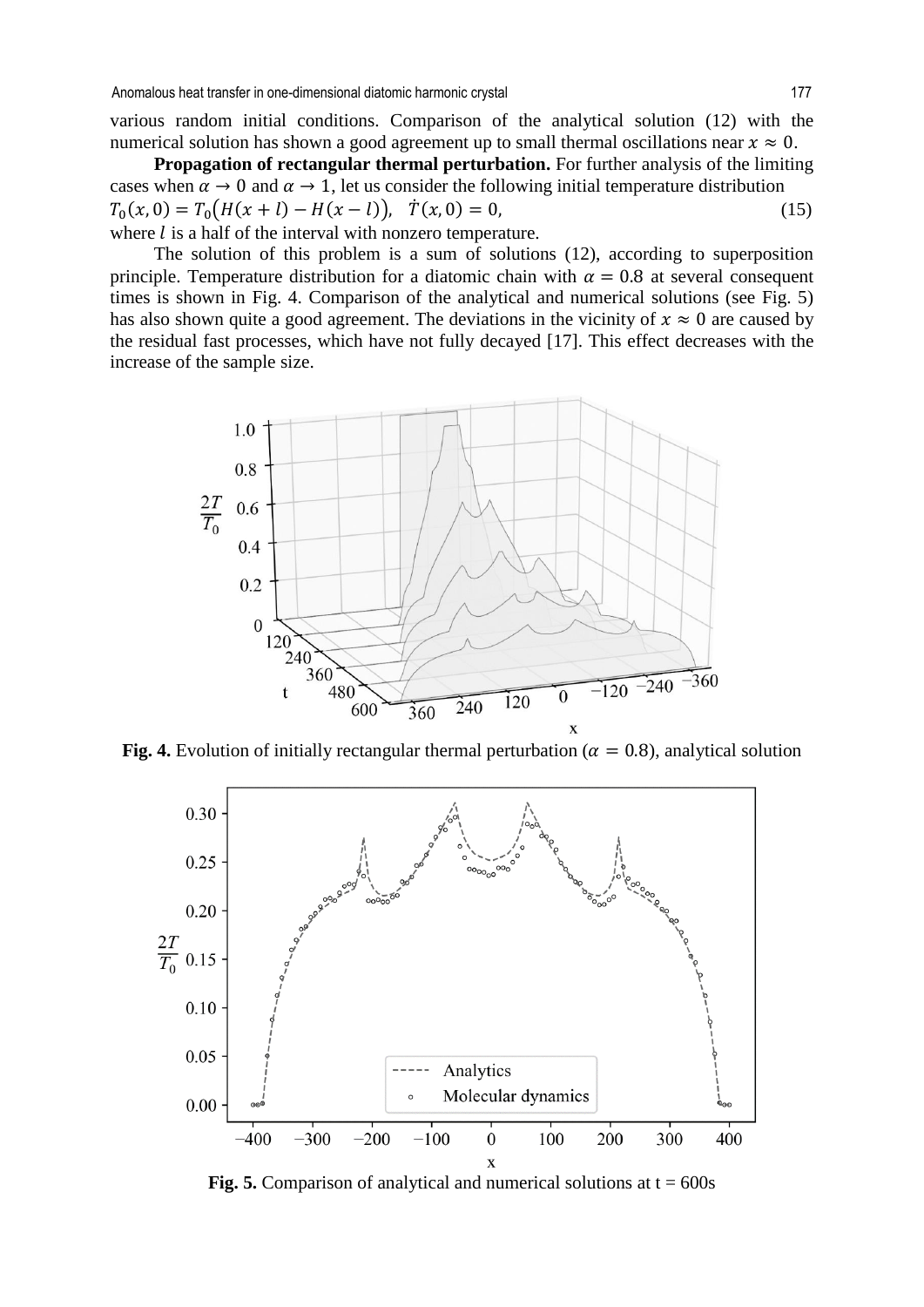According to the classical heat conduction theory, a maximum would be observed at  $x = 0$  and it would decay exponentially. In the case of anomalous thermal conductivity, the solution decays faster near zero, forming four fronts that propagate two by two in opposite directions with constant speeds.

Note that in a system with alternating masses or stiffnesses, the thermal front at large times, when the "peaks" become less prominent, looks in a way similar to the solution of a similar problem based on the Fourier thermal conductivity law, whereas the solution for a monatomic chain demonstrates a fundamentally different behavior [13].

If the width of the initial perturbation l decreases and its amplitude  $T_0$  increases, the solution tends to fundamental solution, i.e. solution with perturbation in the form of a delta function. Numerical simulation for  $\alpha \neq 0$  and  $\alpha \neq 1$  has demonstrated that the thermal fronts stay at a finite distance from each other, and the speed of the first ones  $(c_{q_2}^{max}$ , acoustic branch) always turns out to be greater than the speed of the second ones  $(c_{q_1}^{max}, \text{ optic branch})$ . If one of the masses is negligible in comparison to another, i.e.  $\alpha \rightarrow 0$ , most of the heat is transferred with the speed  $c_{q_1}^{max}$ , whereas if  $\alpha \to 1$  almost all the heat propagates with  $c_{q_2}^{max}$ . These observations can be further used to test the presented theory in future experiments.

## **4. Conclusions**

In the present work, the method that allows analytical description of heat propagation in harmonic crystals [13-17] is applied to one-dimensional harmonic crystals with alternating masses (Fig. 1). Solution (9) was obtained by analogy with (8) for scalar lattices [16]. Slow motions are considered: the temperature field is a superposition of waves moving with group velocities (6), and has the form of the initial temperature distribution.

Analytical solutions are given for two problems: (i) cold and hot half space contact and (ii) propagation of an initially rectangular thermal perturbation. It is shown, that if the masses differ slightly, all the solutions tend to the profiles for a monoatomic chain.

For the problem (i), it is demonstrated that, for any ratios between the masses, the initial thermal perturbation propagates in the form of two successive thermal fronts having finite speeds and repeating the form of the initial perturbation. The speed of the first, faster front corresponds to the acoustic branch of the dispersion relation (5), and the speed of the second front corresponds to the optical one. In turn, rectangular thermal perturbation (ii) splits into four thermal fronts, which propagate two by two in opposite directions with constant velocities.

Comparison of the analytical results with numerical simulation shows that the presented theory describes the distribution of heat in a diatomic chain with high accuracy. It is demonstrated numerically that if the masses differ slightly, the main part of the initial perturbation propagates at a speed corresponding to the acoustic branch, but the velocities of the fronts corresponding to the optical branch remain finite. The latter means that up to the achievement of exact equality of the masses all fronts exist, and they are located at a finite distance from each other.

The dispersion relation (5) is the same both for a chain with alternating masses and for a chain with alternating stiffnesses, if the ratio of the respective parameters is the same as well. Thus, from the point of view of the heat transfer problem, these systems are equivalent. Note that this is true only when considering the average temperature in the unit cell (7). The propagation of heat waves corresponding to different degrees of freedom will be significantly different for the two systems [17].

*Acknowledgements. The authors are sincerely grateful to V.A. Kuzkin, M.B. Babenkov and O.S. Loboda for helpful discussions. This work was supported by the Russian Science*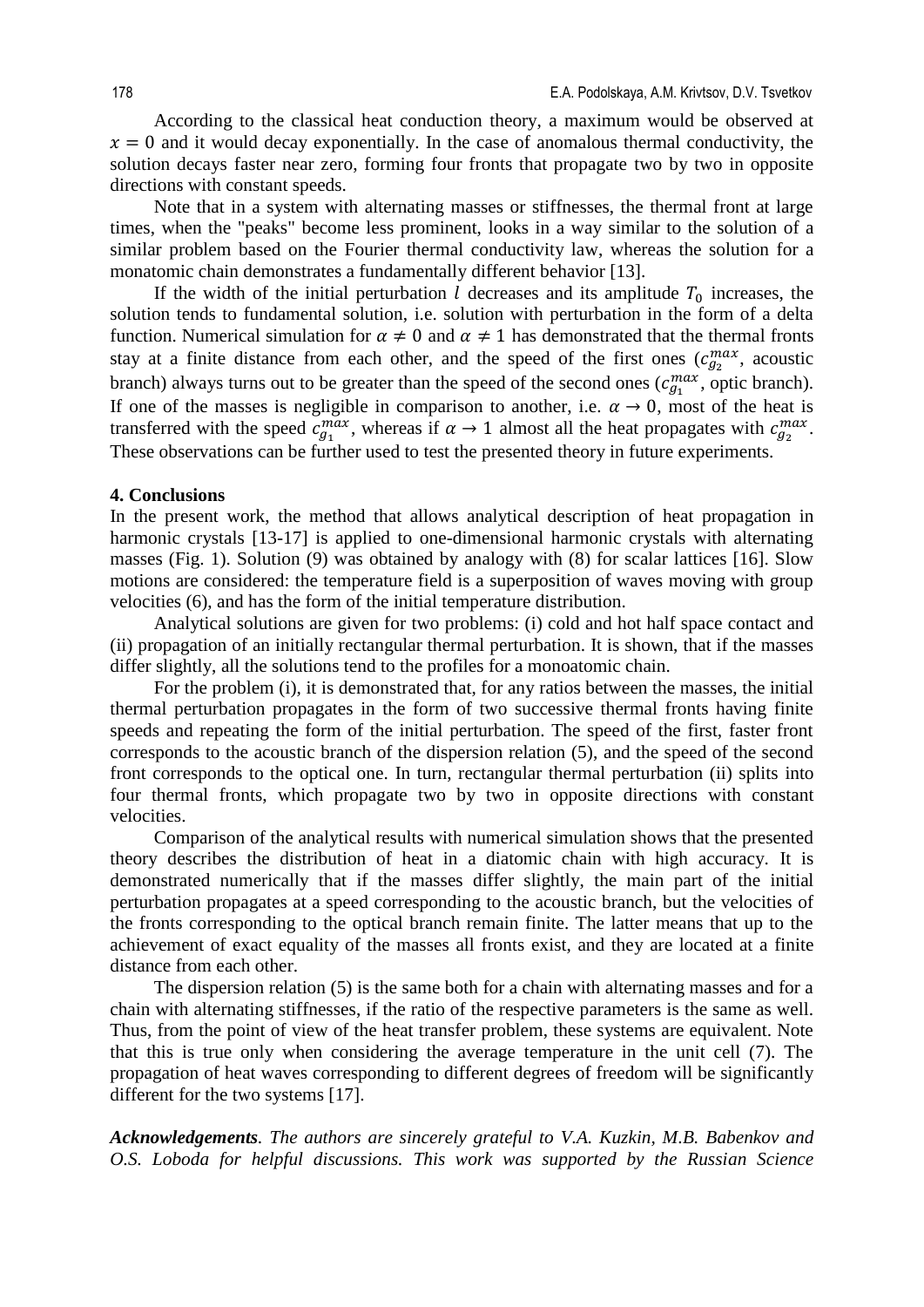*Foundation (project 17-71-10212, E.A. Podolskaya, project 18-11-00201, A.M. Krivtsov, D.V. Tsvetkov).* 

## **References**

[1] Novoselov K, Mishchenko A, Carvalho A, Castro Neto A. 2D materials and van der Waals heterostructures. *Science*. 2016;353(6298): aac9439.

[2] Tantiwanichapan K, Swan A, Paiella R. One-dimensional carbon nanostructures for terahertz electron-beam radiation. *Physical Review B*. 2016;93(23): 235416.

[3] Rauwel P, Salumaa M, Aasna A, Galeckas A, Rauwel E. A Review of the Synthesis and Photoluminescence Properties of Hybrid ZnO and Carbon Nanomaterials. *Journal of Nanomaterial*s. 2016;2016: 1-12.

[4] Shi L, Dames C, Lukes J, Reddy P, Duda J, Cahill D et al. Evaluating Broader Impacts of Nanoscale Thermal Transport Research. *Nanoscale and Microscale Thermophysical Engineering*. 2015;19(2): 127-165.

[5] Shi Y, Hamsen C, Jia X, Kim K, Reina A, Hofmann M et al. Synthesis of Few-Layer Hexagonal Boron Nitride Thin Film by Chemical Vapor Deposition. *Nano Letters*. 2010;10(10): 4134-4139.

[6] Golberg D, Bando Y, Huang Y, Terao T, Mitome M, Tang C et al. Boron Nitride Nanotubes and Nanosheets. *ACS Nano*. 2010;4(6): 2979-2993.

[7] Chang C. Experimental Probing of Non-Fourier Thermal Conductors. In: Lepri S (ed.) *Thermal Transport in Low Dimensions. Lecture Notes in Physics.* Springer International Publishing; 2016;921. p.305-338.

[8] Guzev M, Dmitriev A. Oscillatory-damping temperature behavior in one-dimensional harmonic model of a perfect crystal. *Dal'nevost. Mat. Zh.* 2017;17(2): 170-179.

[9] Bae M, Li Z, Aksamija Z, Martin P, Xiong F, Ong Z et al. Ballistic to diffusive crossover of heat flow in graphene ribbons. *Nature Communications*. 2013;4: 1734.

[10] Rieder Z, Lebowitz J, Lieb E. Properties of a Harmonic Crystal in a Stationary Nonequilibrium State. *Journal of Mathematical Physics*. 1967;8(5):1073-1078.

[11] Kannan V, Dhar A, Lebowitz J. Nonequilibrium stationary state of a harmonic crystal with alternating masses. *Physical Review E*. 2012;85(4): 041118.

[12] Dhar A, Saito K. Heat Transport in Harmonic Systems. In: Lepri S (ed.) *Thermal Transport in Low Dimensions. Lecture Notes in Physics.* Springer International Publishing; 2016;921. p.39-105.

[13] Krivtsov A. Heat transfer in infinite harmonic one-dimensional crystals. *Doklady Physics*. 2015;60(9): 407-411.

[14] Babenkov M, Krivtsov A, Tsvetkov D. Energy oscillations in a one-dimensional harmonic crystal on an elastic substrate. *Physical Mesomechanics*. 2016;19(3): 282-290.

[15] Kuzkin V, Krivtsov A. An analytical description of transient thermal processes in harmonic crystals. *Physics of the Solid State*. 2017;59(5): 1051-1062.

[16] Kuzkin V, Krivtsov A. Fast and slow thermal processes in harmonic scalar lattices. *Journal of Physics: Condensed Matter*. 2017;29(50): 505401.

[17] Kuzkin V. Approach to thermal equilibrium in harmonic crystals with polyatomic lattice. *Arxiv* [Preprint] 2018. Available from: https://arxiv.org/abs/1808.00504 [Accessed 12th October 2018].

[18] Sokolov A, Krivtsov A, Müller W. Localized heat perturbation in harmonic 1D crystals: Solutions for the equation of anomalous heat conduction. *Physical Mesomechanics*. 2017;20(3): 305-310.

[19] Gavrilov S, Krivtsov A, Tsvetkov D. Heat transfer in a one-dimensional harmonic crystal in a viscous environment subjected to an external heat supply. *Continuum Mechanics and Thermodynamics*. 2018; Available from: https://doi.org/10.1007/s00161-018-0681-3.